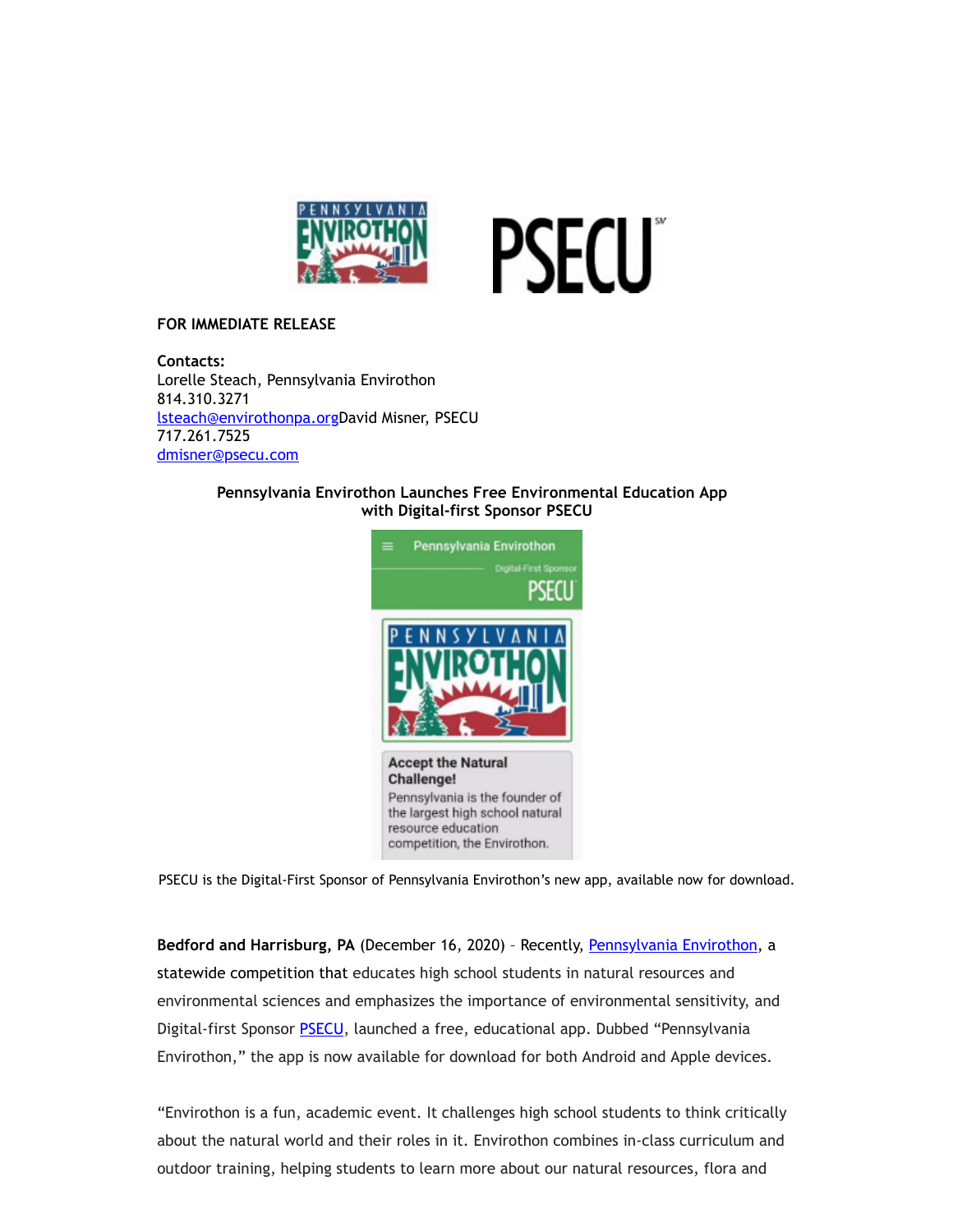fauna, and current environmental issues," said Pennsylvania Envirothon Executive Director Lorelle Steach. "We believe our new app will play an even greater role in team preparation, especially with many students experiencing distance learning."

The Pennsylvania Envirothon app was made possible with financial support from Pennsylvania's anytime, anywhere digital credit union, PSECU.

"As an organization that has long embraced technology and its benefits, PSECU has been able to offer our members top-of-the-line digital tools and resources to securely and conveniently manage their finances anytime, anywhere," explained PSECU President and CEO George Rudolph. "We're sure that the new Pennsylvania Envirothon app will provide students – and the greater community of users – with many of the advantages of digitalization, too, all the while educating them as future environmental leaders. We couldn't be prouder to serve as the project's Digital-first Sponsor."

The Pennsylvania Envirothon app encourages users to learn about topics including soils and land use, aquatic ecology, forestry, wildlife, and environmental issues, and browse a feed of natural resource information – all while experiencing Pennsylvania's outdoors. Features of the app include:

- Links to **[Envirothon](https://outlook.centrecountypa.gov/owa/redir.aspx?REF=Esmtgc_8c6sZUfvK1gfd14B_yYlRTdEYjB5uOanxKx-tlN8MpKLYCAFodHRwczovL3d3dy5lbnZpcm90aG9ucGEub3JnL3N0YXRpb24tdHJhaW5pbmcv) Station Training references**
- · Guides to identifying trees, fish, wildlife, and more
- · Audio and photo files for identifying birds and their songs as well as frog and toad calls
- · Quizzing options to test lessons learned
- · Information about Digital-first Sponsor PSECU

Austin Jadlowiec, an Envirothon alum and junior at the University of Pittsburgh pursuing a double major in math and computer engineering, developed and designed the new Pennsylvania Envirothon app. "The Envirothon is a wonderful opportunity, no matter what your field of study is," he shared about his experience with the competition. "If something interests you, chase it! You never know what opportunities it may lead to in the future."

"We hope users will find this portable guide useful as they train for Envirothon competitions or while they just enjoy all nature has to offer," Steach added.

## **About Pennsylvania Envirothon**

The mission of the Pennsylvania Envirothon is to provide students with the knowledge and tools necessary to address the natural resource challenges facing today's world as well as the challenges of tomorrow. It educates high school students in natural resource and environmental sciences and emphasizes the importance of environmental sensitivity while